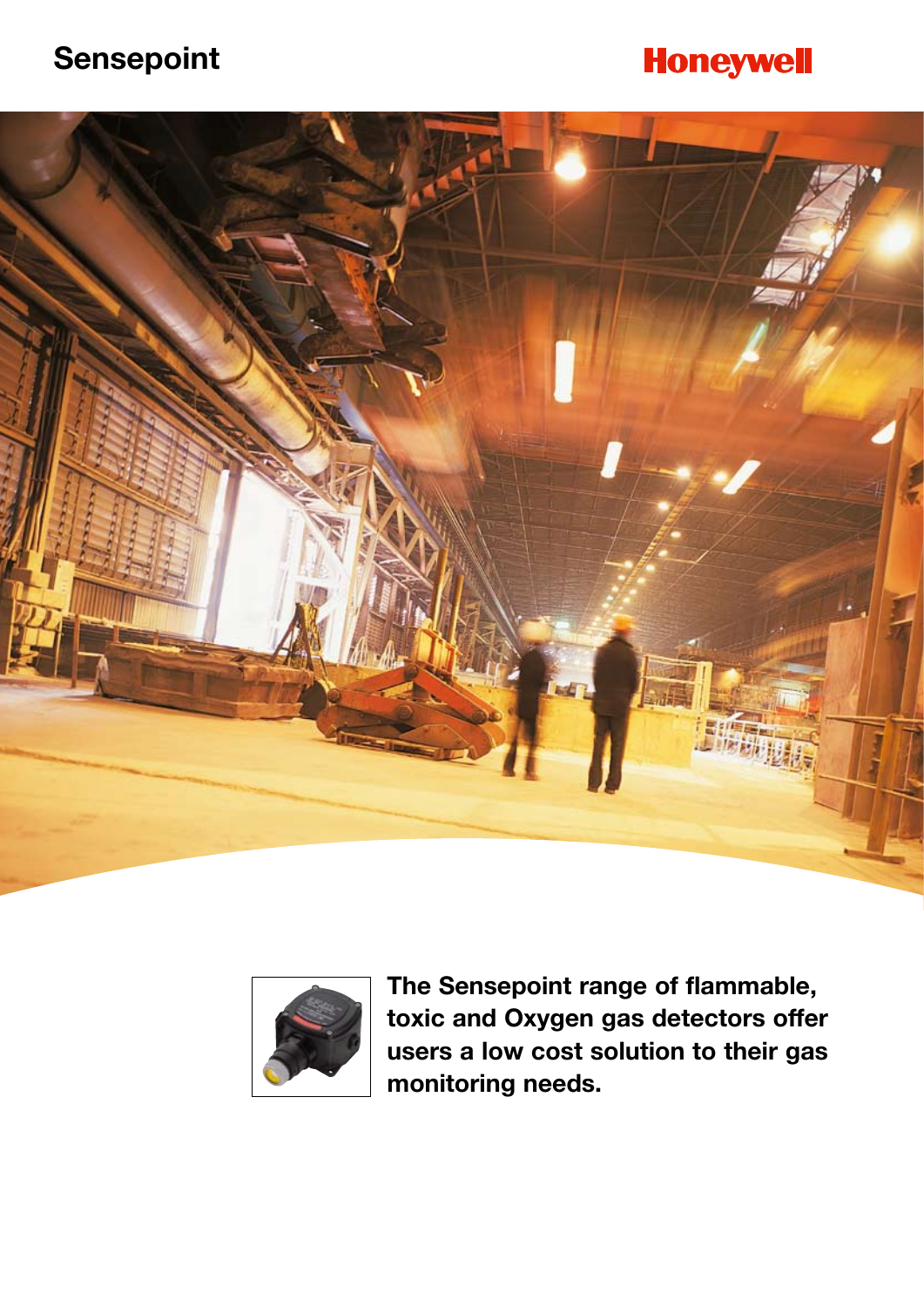## **Sensepoint**



#### **One-Stop Shop**

- Flammable, toxic and Oxygen versions available
- Suitable for indoor or outdoor use
- • IP65 as standard

#### **Proven Sensor Technology**

- SurecellTM electrochemical sensors
- Poison resistant catalytic bead
- Fast and reliable Typical 2 to 5 years operational life

#### **ATEX Certified**

- Complies with the latest European standards
- Hazardous area approval AND performance
- Can be used for uncertified applications

#### **Easy to Use**

- Factory set operation
- Simple to replace
- Minimal training required

#### **Friendly Installation**

- Universal junction box
- One box, three entries
- Metric and NPT compatibility • Includes earth continuity plate for added RFI protection

#### **Range of Accessories**

- Weather Housing (IP66)
- Flow adaptor
- Duct mounting kit
- Collecting cone

**The Sensepoint range of flammable, toxic and Oxygen gas detectors offer users a low cost solution to their gas monitoring needs, in or out of doors and even in potentially explosive atmospheres. Supplied with a pre-wired junction box, a detector can be installed using conduit or armored cable and glands depending on individual site standards.**

> Sensepoint flammable and toxic gas detectors are designed for use in potentially explosive atmospheres and allow for hands free, unhindered access, to terminals via the hinged lid of the junction box. Installation should follow national guidelines using suitably approved armored cable and glands or conduit.

Supplied with earth continuity plate for improved immunity to RFI the junction box offers the installer a choice of 1/2", 3/4" and M20 connection via conduit or armored cable and Exe certified cable glands. Terminals are suitable for use with screened 0.5mm2 (20AWG) to 2.5mm2 (14AWG) cross sectional area cable, as needed to ensure minimum operating voltage at the detector, depending upon installed cable length.

Sensepoint flammable, toxic and Oxygen gas detectors are designed for direct connection with the Honeywell Analytics' range of Touchpoint controllers.

Contact Honeywell Analytics for details.

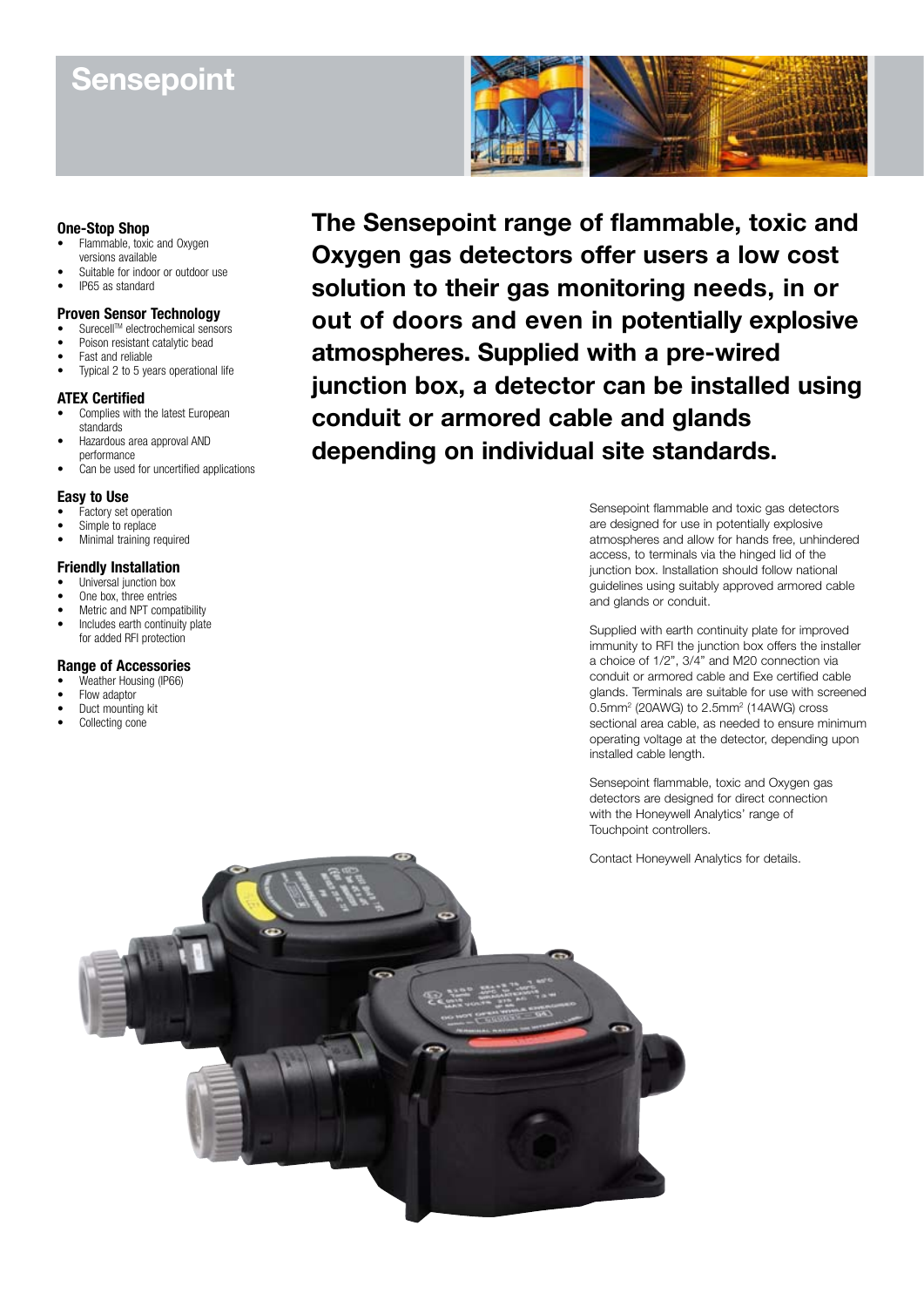## **Installation Details**



#### **Dimensions**

Sensepoint flammable and toxic gas detectors allow for hands free, unhindered access, to terminals via the hinged lid of the junction box.

Supplied with earth continuity plate for improved immunity to RFI, the junction box offers the installer a choice of 1/2"NPT, 3/4"NPT and M20 connection via conduit or steel wire armored cable and Exe certified cable glands.

Sensepoint flammable, toxic and Oxygen gas detectors are designed for direct connection with the Honeywell Analytics' range of Touchpoint controllers. Contact Honeywell Analytics for details.



# Non-<br>Sensitive<br>Element<br>(blue)

**Electrical Connections Electrical Connections**



**Terminal Arrangement Terminal Arrangement**

**Flammable Version** Toxic & Oxygen Version



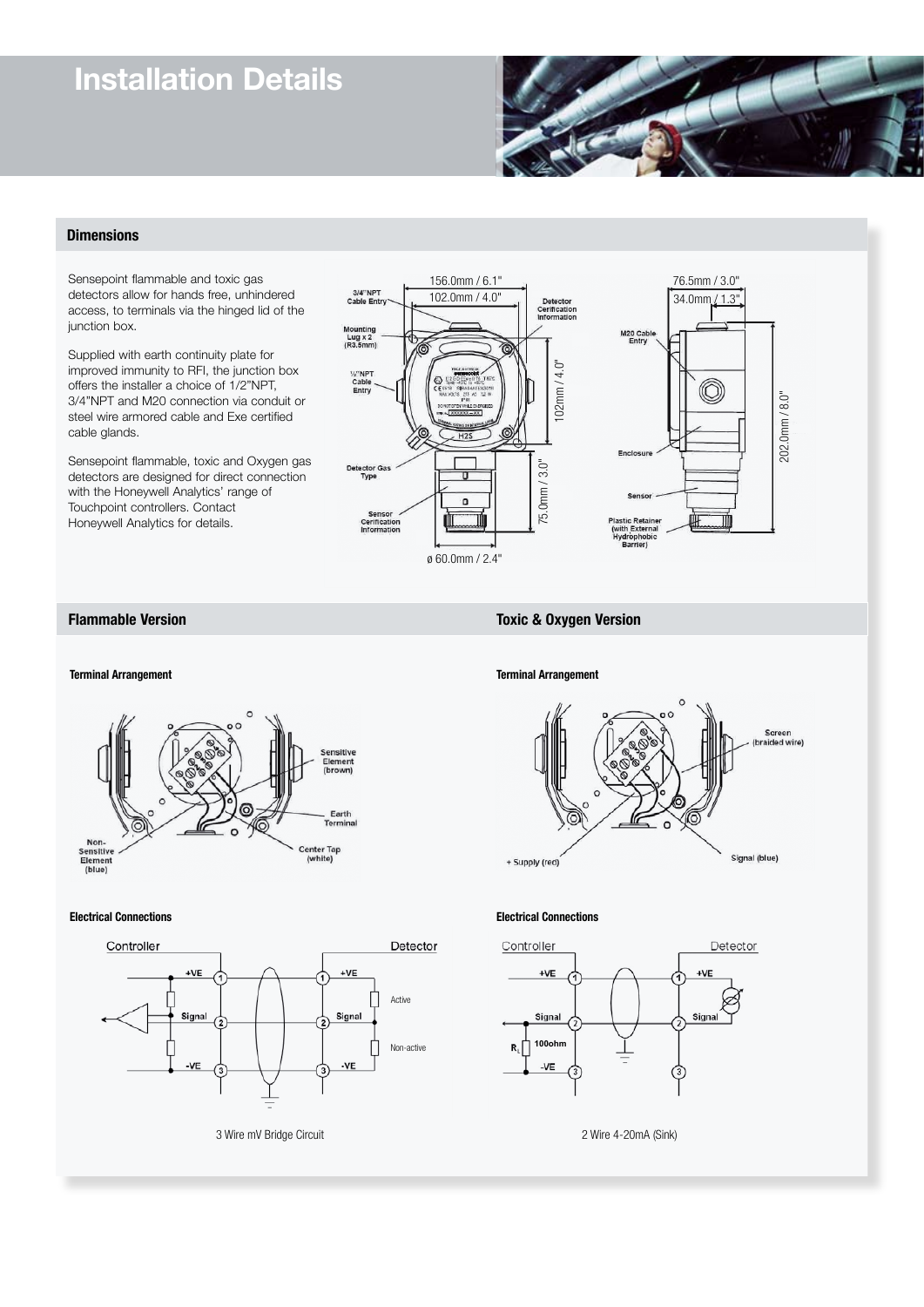# **Technical Summary**



#### **General Specification**

Use Low cost, fixed point gas detector for the protection of personnel and plant from flammable, toxic and Oxygen gas hazards

| Detectable Gases               |                              |                        |              |             |                                   |                              |  |
|--------------------------------|------------------------------|------------------------|--------------|-------------|-----------------------------------|------------------------------|--|
| Gas                            |                              | <b>Measuring Range</b> |              |             | Operating Temperature*            |                              |  |
|                                | <b>Ident Name</b>            | 1#                     | $\mathbf{2}$ | 3           | Min                               | Max                          |  |
| F                              | Flammable                    | $0-100%$ I FI          |              |             | $-40^{\circ}$ C / $-40^{\circ}$ F | 50°C / 122°F                 |  |
| $\mathbf 0$                    | Oxygen                       | 0-25% VOL              |              |             | $-15^{\circ}$ C / $5^{\circ}$ F   | 40°C / 104°F                 |  |
| C                              | Carbon Monoxide <sup>+</sup> | $0-200$ ppm            | $0-500$ ppm  |             | $-20^{\circ}$ C / $-4^{\circ}$ F  | 50°C / 122°F                 |  |
| Н                              | Hydrogen Sulphide+           | $0-50$ ppm             | $0-20$ ppm   | $0-100$ ppm | $-25^{\circ}$ C / $-13^{\circ}$ F | 50°C / 122°F                 |  |
| G                              | Hydrogen                     | $0-1000$ ppm           |              |             | $-5^{\circ}$ C / 23°F             | 40°C / 104°F                 |  |
| L                              | Chlorine                     | $0-5$ ppm              | $0-15$ ppm   |             | $-20^{\circ}$ C / $-4^{\circ}$ F  | 50°C / 122°F                 |  |
| S                              | Sulphur Dioxide              | $0-15$ ppm             | $0-50$ ppm   |             | $-15^{\circ}$ C / $5^{\circ}$ F   | 40°C / 104°F                 |  |
| N                              | Nitrogen Dioxide             | $0-10$ ppm             |              |             | $-15^{\circ}$ C / $5^{\circ}$ F   | 40°C / 104°F                 |  |
| A                              | Ammonia                      | $0-50$ ppm             | $0-1000$ ppm |             | $-20^{\circ}$ C / $-4^{\circ}$ F  | 40°C / 104°F                 |  |
| + SureCell™ Sensing Technology |                              | *Standard range        |              |             |                                   | *Check certified temperature |  |

#### **Construction**

| <b>Electrical</b>               | Flammable (0-100%LEL)<br>3 wire mV bridge<br>2.9-3.5V. 0.7W<br>200mA constant current                                                       | Toxic & Oxygen<br>2 wire loop powered 4-20mA<br>(plus screen)<br>16-30Vdc, 0.9W          | <b>Junction Box</b><br>Earth continuity plate<br>BK4 terminal block (4 way)<br>4 x 0.5mm <sup>2</sup> (20AWG) to 2.5mm <sup>2</sup> (14AWG)<br>1 x M20, 1 x 3/4" NPT, 1x1/2" NPT |
|---------------------------------|---------------------------------------------------------------------------------------------------------------------------------------------|------------------------------------------------------------------------------------------|----------------------------------------------------------------------------------------------------------------------------------------------------------------------------------|
| <b>Material</b>                 | Polyphenylene Sulphide (PPS)                                                                                                                | Polyphenylene Sulphide (PPS)                                                             | Fire retardant GFP                                                                                                                                                               |
| Weight                          | 190q                                                                                                                                        | 185g (205g oxygen)                                                                       | 600a                                                                                                                                                                             |
| <b>Certification</b>            | $Fx$ $I$ $2$ $G$ $D$ $F$ $Fxd$ $I$ $IC$<br>T6 T85 Deg C<br>$T_{amb}$ = -55°C to +55°C<br>BAS98ATFX2156X<br>SIRA03ATFX1116X<br>(Performance) | Ex II 2 G D EExd ia IIC<br>T4 T135 Deg C<br>$T_{amb}$ = -55°C to +65°C<br>BAS98ATFX2157X | Ex II 2 G D EExe II<br>T6 T85 Deg C<br>$T_{amb}$ = -40°C to +50°C<br>SIRA04ATFX3018                                                                                              |
| <b>Applicable Standards</b>     | This product complies with the relevant CE standards including:                                                                             | EMC to EN50270, Flammable to EN50054, Toxic to EN445544 (H <sub>2</sub> S only)          |                                                                                                                                                                                  |
| <b>Environmental</b>            |                                                                                                                                             |                                                                                          |                                                                                                                                                                                  |
| <b>IP Rating</b>                |                                                                                                                                             | IP65 standard, IP66 with weather protection in accordance with EN60529:1992              |                                                                                                                                                                                  |
| <b>Operating Temperature</b>    | Dependent upon gas type and certification                                                                                                   |                                                                                          |                                                                                                                                                                                  |
| <b>Operating Humidity Range</b> |                                                                                                                                             | Continuous: 20-90%RH (non condensing), Intermittent: 10-99%RH (non condensing)           |                                                                                                                                                                                  |
| <b>Operating Pressure</b>       | 90-110kPa                                                                                                                                   |                                                                                          |                                                                                                                                                                                  |
| <b>Storage Conditions</b>       | Instrument -40°C to +50°C (-40°F to +122°F)                                                                                                 |                                                                                          | $\bullet$                                                                                                                                                                        |

\*Oxygen detection products must only be used to detect Oxygen depletion in air

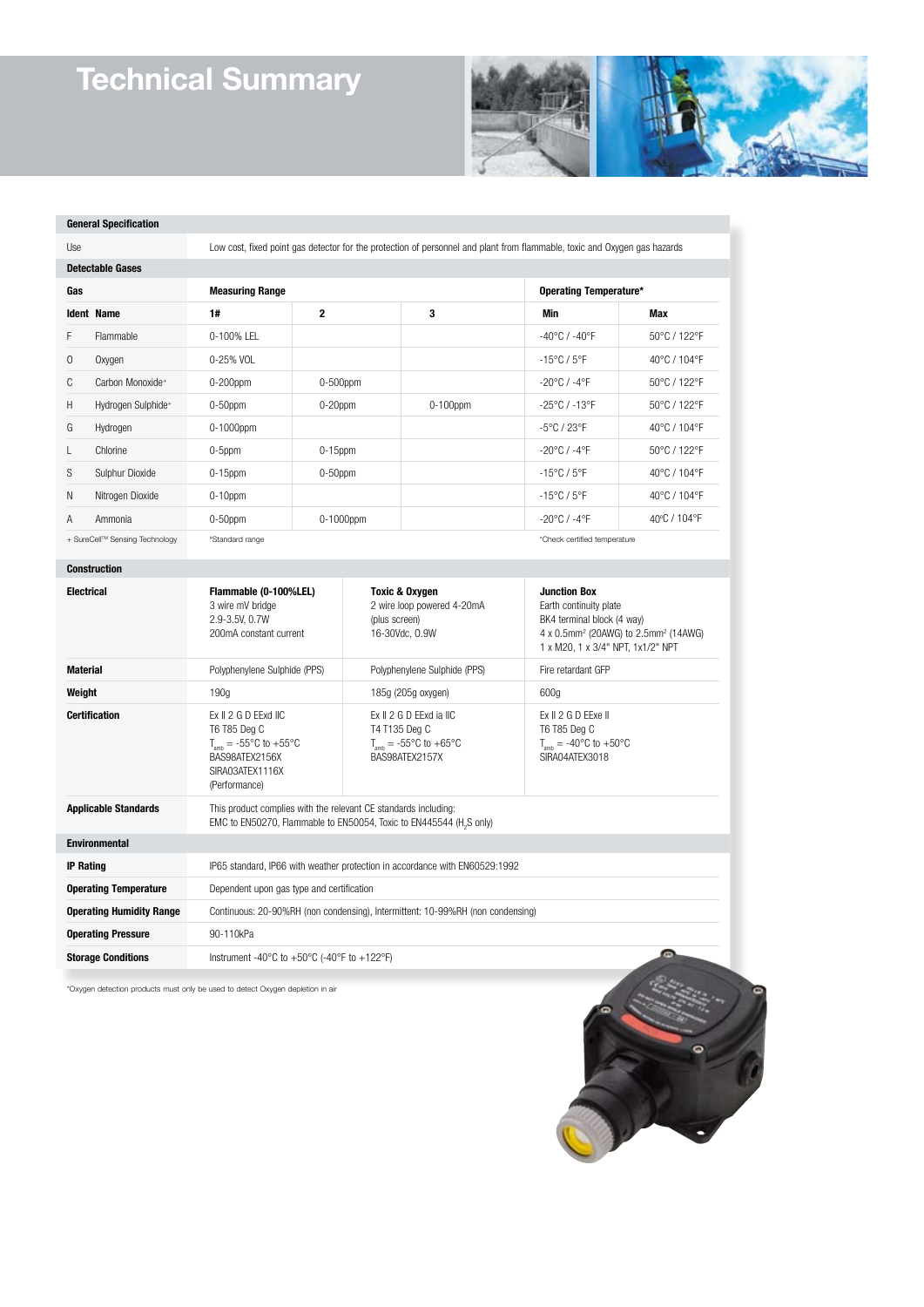# **Ordering Information**



#### **Ordering Information**

| e.g. SPSTAX<br>н                                                                                                                                      | = SPSTXXH1                                                                                                                                                                                        |
|-------------------------------------------------------------------------------------------------------------------------------------------------------|---------------------------------------------------------------------------------------------------------------------------------------------------------------------------------------------------|
| <b>GAS TYPE</b>                                                                                                                                       | <b>RANGE</b>                                                                                                                                                                                      |
| Flammable<br><b>0</b> Oxygen<br>C. Carbon Monoxide<br>H Hydrogen Sulphide<br>G Hydrogen<br>Chlorine<br><b>S</b> Sulphur Dioxide<br>N Nitrogen Dioxide | Refer to<br>1<br>Detectable Gases<br>$\overline{2}$<br><b>Table Above</b><br>3                                                                                                                    |
|                                                                                                                                                       |                                                                                                                                                                                                   |
| <b>Standard Supply</b>                                                                                                                                | Each detector is supplied complete with junction box, multiple cable entries, earth continuity plate,<br>hinged lid and instruction leaflet, all sealed in a plastic bag inside a shipping carton |
| <b>Shipping Details</b><br>Shipping carton dimensions: L160mm (6.3") x W215mm (8.5") x 80mm (3.1")<br>Approximate weight: 800g                        |                                                                                                                                                                                                   |
| <b>Optional Accessories</b>                                                                                                                           | 02000-A-1645                                                                                                                                                                                      |
|                                                                                                                                                       | 00780-A-0160                                                                                                                                                                                      |
|                                                                                                                                                       | 02000-A-1640                                                                                                                                                                                      |
|                                                                                                                                                       | 02000-A-1635                                                                                                                                                                                      |
|                                                                                                                                                       | 02000-A-1642                                                                                                                                                                                      |
| <b>Calibration Equipment</b>                                                                                                                          | Contact Honeywell Analytics Representative                                                                                                                                                        |